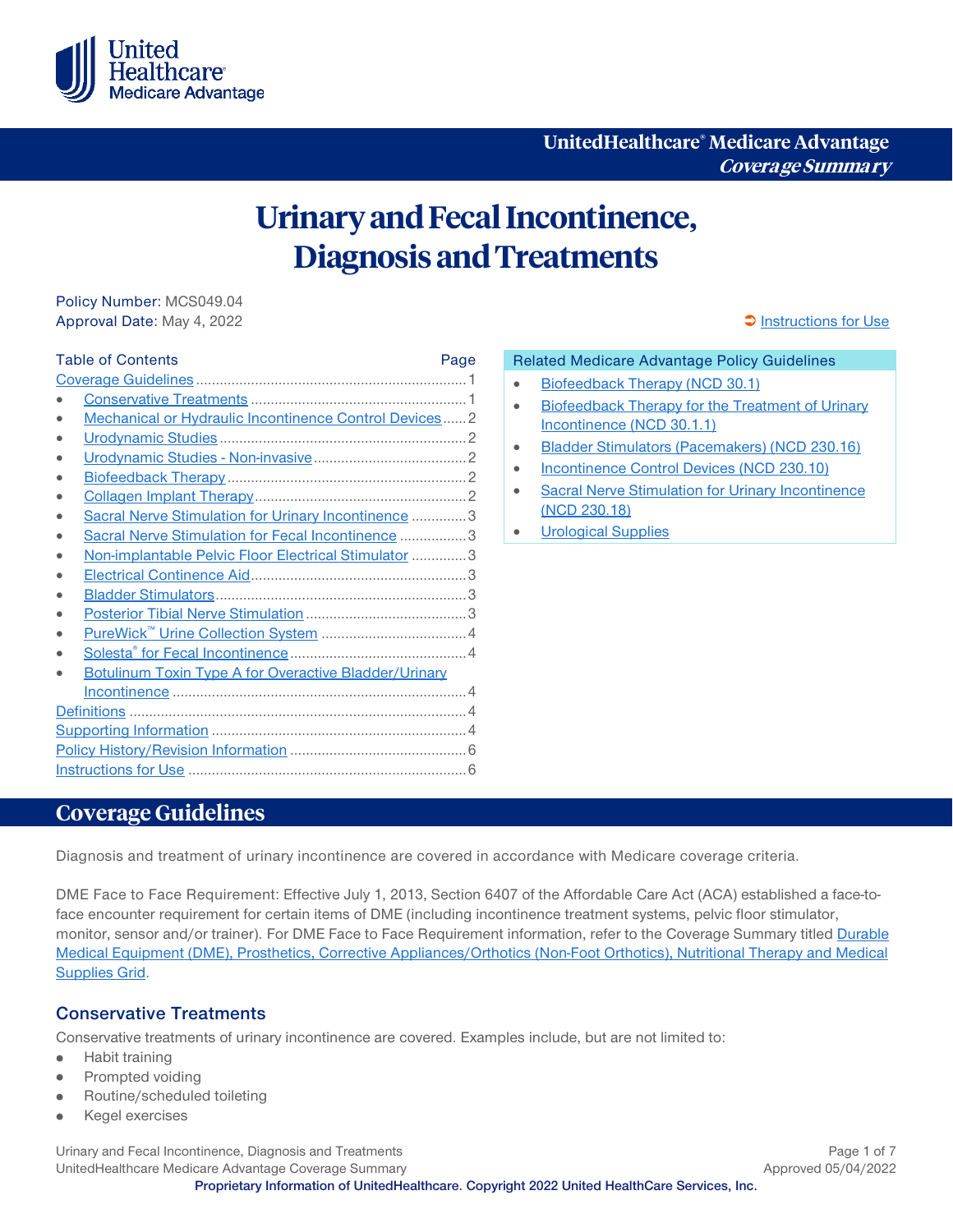#### <span id="page-1-0"></span>**Mechanical or Hydraulic Incontinence Control Devices**

Mechanical or hydraulic incontinence control devices for the management of urinary incontinence are covered for members with permanent anatomic and neurologic dysfunctions of the bladder (e.g., artificial sphincter). This class of devices achieves control of urination by compression of the urethra. Refer to the [National Coverage Determination \(NCD\) for Incontinence](http://www.cms.gov/medicare-coverage-database/details/ncd-details.aspx?NCDId=241&ncdver=1&DocID=230.10&bc=gAAAAAgAAAAAAA%3d%3d&)  [Control Devices \(230.10\).](http://www.cms.gov/medicare-coverage-database/details/ncd-details.aspx?NCDId=241&ncdver=1&DocID=230.10&bc=gAAAAAgAAAAAAA%3d%3d&) (Accessed May 3, 2022)

#### <span id="page-1-1"></span>**Urodynamic Studies (CPT codes 51725, 51726, 51727, 51728, 51729, 51736, 51741, 51792 and 51797)**

Uroflowmetric evaluations (also referred to as urodynamic voiding or urodynamic flow studies) are covered for diagnosing various urological dysfunctions, including bladder outlet obstructions. Refer to the [NCD for Uroflowmetric Evaluations \(230.2\).](http://www.cms.gov/medicare-coverage-database/details/ncd-details.aspx?NCDId=202&ncdver=1&DocID=230.2&bc=gAAAAAgAAAAAAA%3d%3d&)

Local Coverage Determinations (LCDs)/Local Coverage Articles (LCAs) exist and compliance with these policies is required where applicable. These LCDs/LCAs are available at [https://www.cms.gov/medicare-coverage-database/new](https://www.cms.gov/medicare-coverage-database/new-search/search.aspx)[search/search.aspx.](https://www.cms.gov/medicare-coverage-database/new-search/search.aspx) (Accessed May 3, 2022)

#### <span id="page-1-2"></span>**Urodynamic Studies - Non-invasive (e.g., UroCuff® ) (CPT code 55899)**

Medicare does not have a National Coverage Determination (NCD) for non-invasive urodynamics studies. Local Coverage Determinations (LCDs/Local Coverage Articles (LCAs) do not exist.

For coverage guidelines, refer to the UnitedHealthcare Medical Policy titled [Omnibus Codes.](https://www.uhcprovider.com/content/dam/provider/docs/public/policies/comm-medical-drug/omnibus-codes.pdf) Note: After searching the [Medicare Coverage Database,](http://www.cms.gov/medicare-coverage-database/overview-and-quick-search.aspx) if no LCD/LCA is found, then use the policy referenced above for coverage guidelines. (Accessed May 3, 2022)

#### <span id="page-1-3"></span>**Biofeedback Therapy**

Biofeedback is a method of treatment for urinary incontinence used as a tool to help patients learn how to perform pelvic muscle exercise (PME). Biofeedback-assisted PME involves the use of an electronic or mechanical device to relay visual and/or auditory evidence of pelvic floor muscle tone with the goal of improving awareness of pelvic floor musculature.

Biofeedback is covered for the treatment of stress and/or urges urinary incontinence for cognitively intact patients who have failed a documented trial of pelvic muscle exercise (PME) training.

- A failed trial of PME training is defined as no clinically significant improvement in urinary continence after completing 4  $\bullet$ weeks of an ordered plan of pelvic muscle exercises designed to increase periurethral muscle strength.
- Home use of biofeedback is not covered.  $\bullet$

Refer to the [NCD for Biofeedback Therapy for the Treatment of Urinary Incontinence \(30.1.1\).](http://www.cms.gov/medicare-coverage-database/details/ncd-details.aspx?NCDId=42&ncdver=1&DocID=30.1.1&bc=gAAAAAgAAAAAAA%3d%3d&)

Local Coverage Determinations (LCDs)/Local Coverage Articles (LCAs) exist and compliance with these policies is required where applicable. These LCDs/LCAs are available at [https://www.cms.gov/medicare-coverage-database/new](https://www.cms.gov/medicare-coverage-database/new-search/search.aspx)[search/search.aspx.](https://www.cms.gov/medicare-coverage-database/new-search/search.aspx) (Accessed May 3, 2022)

<span id="page-1-4"></span>**Collagen Implant Therapy**

Collagen implant therapy is covered when coverage criteria are met.

Refer to the [NCD for Incontinence Control Devices \(230.10\).](http://www.cms.gov/medicare-coverage-database/details/ncd-details.aspx?NCDId=241&ncdver=1&DocID=230.10&bc=gAAAAAgAAAAAAA%3d%3d&) 

Local Coverage Determinations (LCDs)/Local Coverage Articles (LCAs) exist and compliance with these policies is required where applicable. These LCDs/LCAs are available at [https://www.cms.gov/medicare-coverage-database/new](https://www.cms.gov/medicare-coverage-database/new-search/search.aspx)[search/search.aspx.](https://www.cms.gov/medicare-coverage-database/new-search/search.aspx)

Note: The member's copayment for collagen implantation injection treatment is the office visit plus the injectable medication copayment, if any.

(Accessed May 3, 2022)

Urinary and Fecal Incontinence, Diagnosis and Treatments **Page 2 of 7** and Treatments **Page 2 of 7** and Treatments **Page 2** of 7 UnitedHealthcare Medicare Advantage Coverage Summary **Approved 05/04/2022 Proprietary Information of UnitedHealthcare. Copyright 2022 United HealthCare Services, Inc.**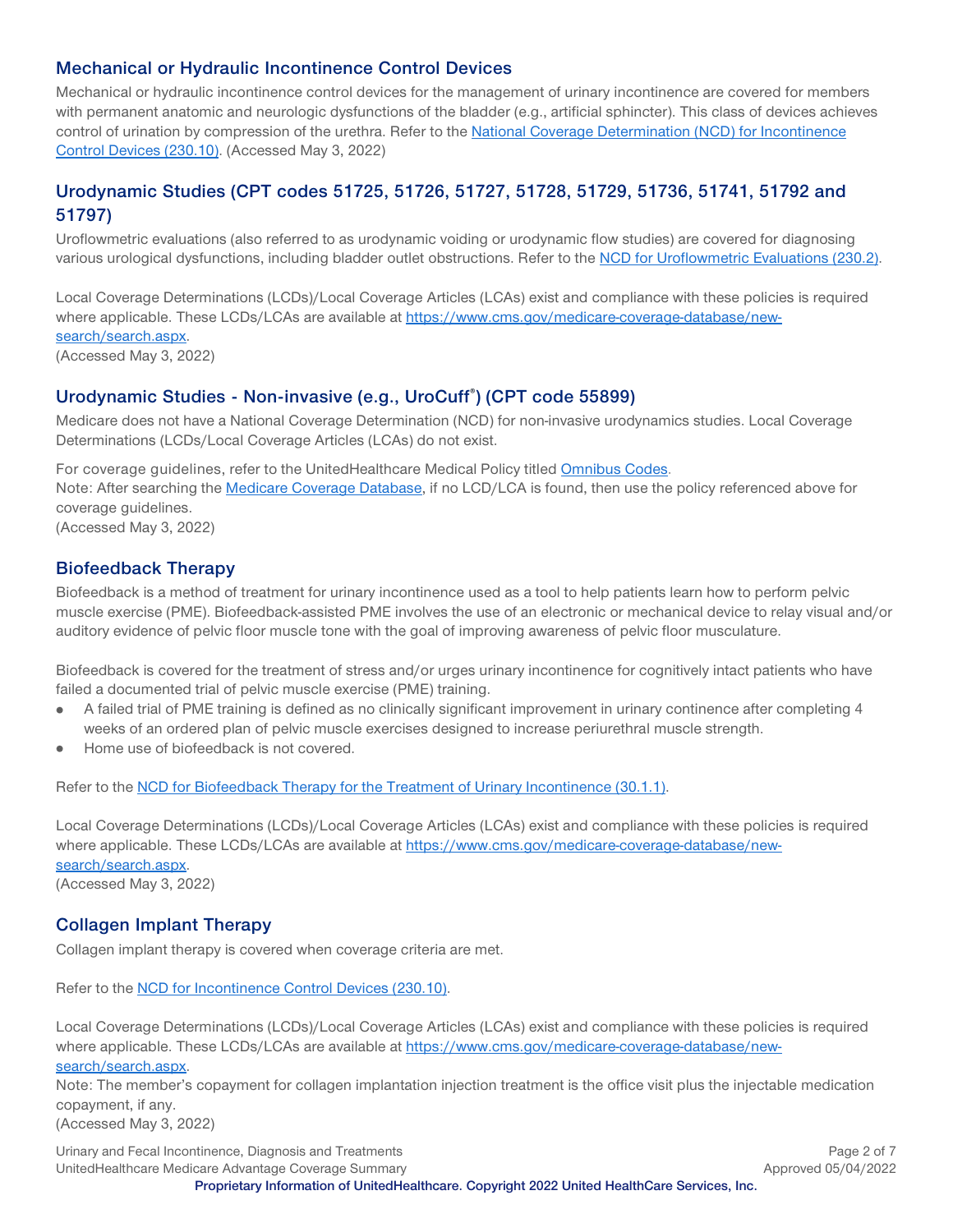#### <span id="page-2-0"></span>**Sacral Nerve Stimulation (SNS) for Urinary Incontinence**

Sacral nerve stimulation is covered\_for the treatment of urinary urge incontinence, urgency-frequency syndrome, and urinary retention when criteria are met.

Refer to the [NCD for Sacral Nerve Stimulation for Urinary Incontinence \(230.18\).](http://www.cms.gov/medicare-coverage-database/details/ncd-details.aspx?NCDId=249&ncdver=1&DocID=230.18&bc=gAAAAAgAAAAAAA%3d%3d&)

Local Coverage Determinations (LCDs)/Local Coverage Articles (LCAs) exist and compliance with these policies is required where applicable. These LCDs/LCAs are available at [https://www.cms.gov/medicare-coverage-database/new](https://www.cms.gov/medicare-coverage-database/new-search/search.aspx)[search/search.aspx.](https://www.cms.gov/medicare-coverage-database/new-search/search.aspx)

(Accessed May 3, 2022)

#### <span id="page-2-1"></span>**Sacral Nerve Stimulation (SNS) for Fecal Incontinence**

Medicare does not have a National Coverage Determination (NCD) for sacral nerve stimulation for the treatment of fecal incontinence. Local Coverage Determinations (LCDs/Local Coverage Articles (LCAs) exist and compliance with these policies required where applicable. For specific LCDs/LCAs, refer to the [Sacral Nerve Stimulation for Fecal Incontinence](#page-5-2) table.

For coverage guidelines for states/territories with no LCDs/LCAs, refer to the Noridian LCA for Billing and Coding: Sacral [Nerve Stimulation for Urinary and Fecal Incontinence](https://www.cms.gov/medicare-coverage-database/view/article.aspx?articleid=53017&ver=21&keyword=&keywordType=starts&areaId=all&docType=6,3,5,1,F,P&contractOption=all&hcpcsOption=code&hcpcsStartCode=64561&hcpcsEndCode=64561&sortBy=title&bc=1) (A53017). Note: After checking the [Botulinum Toxin Type A for Overactive Bladder/Urinary Incontinence](#page-4-0) table and searching the [Medicare Coverage Database,](http://www.cms.gov/medicare-coverage-database/overview-and-quick-search.aspx) if no LCD/LCA is found, then use the policy referenced above for coverage guidelines.

#### <span id="page-2-2"></span>**Non-implantable Pelvic Floor Electrical Stimulator**

Non-implantable pelvic floor electrical stimulators for stress and/or urge urinary incontinence are covered when criteria are met.

Refer to the [NCD for Non-Implantable Pelvic Floor Electrical Stimulator \(230.8\).](http://www.cms.gov/medicare-coverage-database/details/ncd-details.aspx?NCDId=231&ncdver=2&DocID=230.8&bc=gAAAAAgAAAAAAA%3d%3d&) (Accessed May 3, 2022)

#### <span id="page-2-3"></span>**Electrical Continence Aid**

Electrical continence aid is a device consisting of a plastic plug, molded into the shape of the patient's anal canal, which contains two implanted electrodes that are connected by a wire to a small portable generator. An electrical current is produced which stimulates the anal musculature to cause a contraction sufficient to hold the plug in while allowing the patient to ambulate without incontinence.

Electrical continence aids are in the experimental stage of development and there is no valid scientific documentation of their effectiveness and safety. Therefore, they are not covered under Medicare since they cannot be considered to be reasonable and necessary for the treatment of an illness or injury or to improve the functioning of a malformed body member as required by §1862(a)(1) of the Act.

Refer to the [NCD for Electrical Continence Aid \(230.15\).](http://www.cms.gov/medicare-coverage-database/details/ncd-details.aspx?NCDId=234&ncdver=1&DocID=230.15&bc=gAAAAAgAAAAAAA%3d%3d&) (Accessed May 3, 2022)

Note: This electrical stimulator device is used in the treatment of fecal incontinence.

#### <span id="page-2-4"></span>**Bladder Stimulators (Pacemakers)**

Bladder stimulators (pacemakers) are not covered. The use of spinal cord electrical stimulators, rectal electrical stimulators, and bladder wall stimulators is not considered reasonable and necessary. Therefore, no program payment may be made for these devices or for their implant. Refer to the [NCD for Bladder Stimulators \(Pacemakers\) \(230.16\).](http://www.cms.gov/medicare-coverage-database/details/ncd-details.aspx?NCDId=243&ncdver=1&DocID=230.16&bc=gAAAAAgAAAAAAA%3d%3d&) (Accessed May 3, 2022)

#### <span id="page-2-5"></span>**Posterior Tibial Nerve Stimulation (PTNS) (CPT Code 64566)**

Medicare does not have a National Coverage Determination for PTNS for urinary control. Local Coverage Determinations (LCDs/Local Coverage Articles (LCAs) exist and compliance with these policies is required where applicable. For specific LCDs/LCAs, refer to the table for [Posterior Tibial Nerve Stimulation \(PTNS\).](#page-3-5)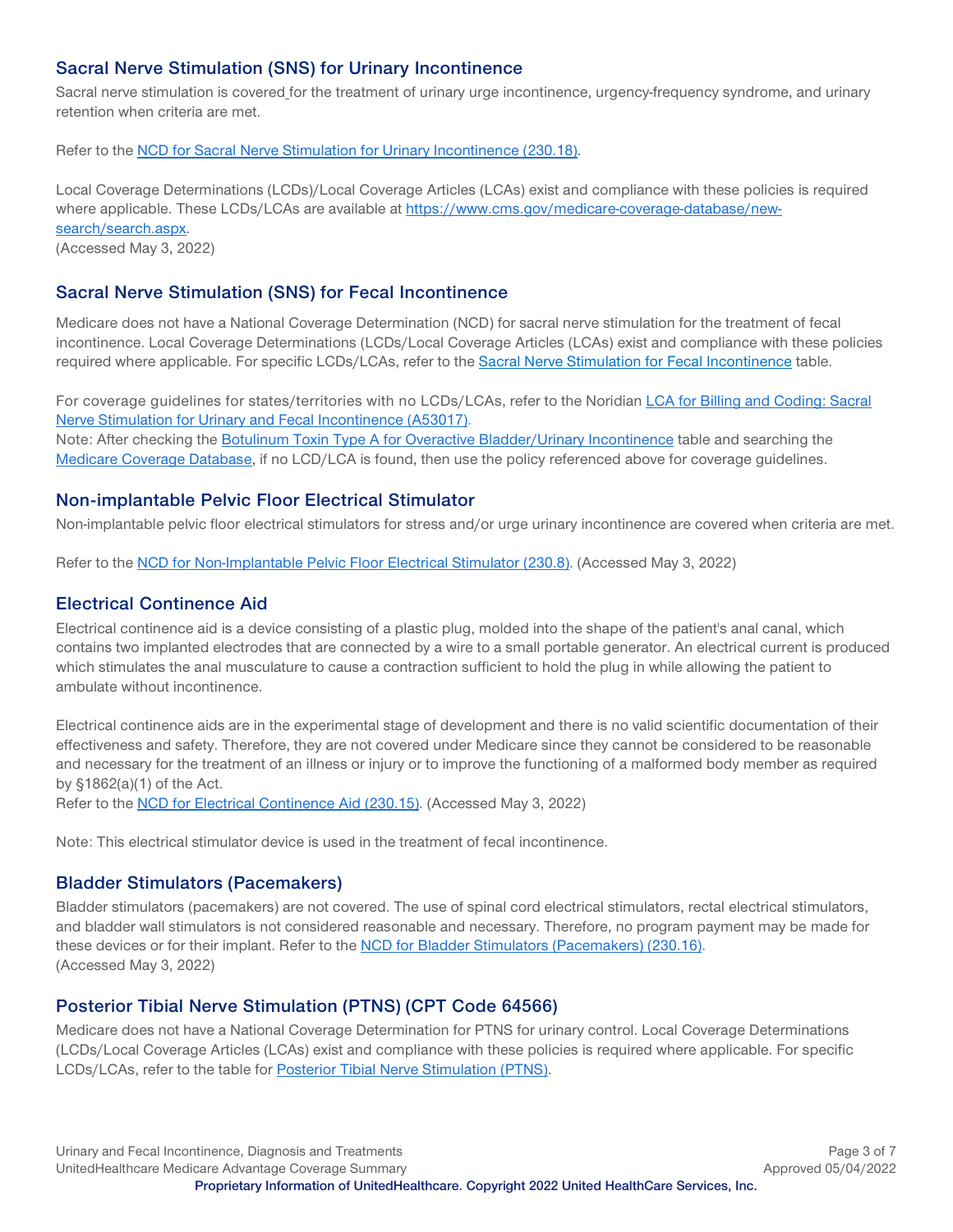For coverage guidelines for states/territories with no LCDs/LCAs, refer to the Novita[s LCD for Surgery: Posterior Tibial Nerve](https://www.cms.gov/medicare-coverage-database/details/lcd-details.aspx?LCDId=35011&ver=23&Date=&DocID=L35011&bc=iAAAABAAAAAA&)  [Stimulation \(PTNS\) for Urinary Control \(L35011\).](https://www.cms.gov/medicare-coverage-database/details/lcd-details.aspx?LCDId=35011&ver=23&Date=&DocID=L35011&bc=iAAAABAAAAAA&)

Note: After checking the [Posterior Tibial Nerve Stimulation \(PTNS\)](#page-3-5) table and searching the [Medicare Coverage Database,](http://www.cms.gov/medicare-coverage-database/overview-and-quick-search.aspx) if no LCD/LCA is found, then use the policy referenced above for coverage guidelines.

#### <span id="page-3-0"></span>**PureWick™ Urine Collection System (HCPCS code K1006)**

Medicare does not have a National Coverage Determination (NCD) for PureWick™ Urine Collection System. Local Coverage Determinations (LCDs)/Local Coverage Articles (LCAs) do not exist.

For coverage guidelines, refer to the UnitedHealthcare Medical Policy titled [Omnibus Codes.](https://www.uhcprovider.com/content/dam/provider/docs/public/policies/comm-medical-drug/omnibus-codes.pdf) Note: After searching the [Medicare Coverage Database,](http://www.cms.gov/medicare-coverage-database/overview-and-quick-search.aspx) if no LCD/LCA is found, then use the policy referenced above for coverage guidelines. (Accessed May 3, 2022)

#### <span id="page-3-1"></span>**Solesta® for Fecal Incontinence (HCPCS code L8605)**

Medicare does not have a National Coverage Determination (NCD) for Solesta®. Local Coverage Determinations (LCDs)/Local Coverage Articles (LCAs) do not exist, however, CGS has published an article for Solesta™ [Treatment for Fecal Incontinence](https://www.cgsmedicare.com/articles/cope33577b.html) with coverage criteria.

For coverage guidelines, refer to the CGS Article titled Solesta™ [Treatment for Fecal Incontinence.](https://www.cgsmedicare.com/articles/cope33577b.html) Note: After searching the [Medicare Coverage Database,](http://www.cms.gov/medicare-coverage-database/overview-and-quick-search.aspx) if no LCD/LCA is found, then use the policy referenced above for coverage guidelines. (Accessed May 3, 2022)

#### <span id="page-3-2"></span>**Botulinum Toxin Type A for Overactive Bladder/Urinary Incontinence**

Medicare does not have a National Coverage Determination (NCD) for botulinum toxin type A. Local Coverage Determinations (LCDs/Local Coverage Articles (LCAs) exist for all states/territories and compliance with these policies required where applicable. For specific LCDs/LCAs, refer to the [Botulinum Toxin Type A for Overactive Bladder/Urinary Incontinence](#page-4-0) table.

#### <span id="page-3-3"></span>**Definitions**

Posterior Tibial Nerve Stimulation (PTNS): A minimally invasive procedure, consists of insertion of a percutaneous needle above the medial malleolus into a superficial branch of the posterior tibial nerve. An adjustable low voltage electrical impulse (10mA, 1-10 Hz frequency) travels via the posterior tibial nerve to the sacral nerve plexus to alter pelvic floor function by neuromodulation. Multiple LCDs for Posterior Tibial Nerve Stimulations (PTNS); available a[t https://www.cms.gov/medicare](https://www.cms.gov/medicare-coverage-database/new-search/search.aspx)[coverage-database/new-search/search.aspx.](https://www.cms.gov/medicare-coverage-database/new-search/search.aspx) (Accessed May 3, 2022)

Sacral Nerve Stimulation: Implantation of a permanent device that modulates the neural pathways controlling bladder function. This treatment is one of several alternative modalities for patients with urge urinary incontinence whose incontinence has been refractory to behavioral and pharmacologic treatment. This treatment involves electrical stimulation of the sacral nerves in the lower region of the spine via a totally implantable system. System components include a lead, an implantable pulse generator and an extension that connects the lead to the pulse generator. It is expected that the physician performing this service has completed a training course in the use and implantation of the device. Multiple LCDs/LCAs for Sacral Nerve Stimulation; available at [https://www.cms.gov/medicare-coverage-database/new-search/search.aspx.](https://www.cms.gov/medicare-coverage-database/new-search/search.aspx) (Accessed May 3, 2022)

## <span id="page-3-4"></span>**Supporting Information**

<span id="page-3-5"></span>

| Posterior Tibial Nerve Stimulation (PTNS)<br>Accessed May 3, 2022 |                                                            |                        |                                             |                                      |
|-------------------------------------------------------------------|------------------------------------------------------------|------------------------|---------------------------------------------|--------------------------------------|
| LCD/LCA ID                                                        | LCD/LCA Title                                              | <b>Contractor Type</b> | <b>Contractor Name</b>                      | <b>Applicable States/Territories</b> |
| L33406<br>(A57770)                                                | <b>Posterior Tibial Nerve</b><br><b>Stimulation (PTNS)</b> | Part A and B MAC       | <b>First Coast Service</b><br>Options, Inc. | FL, PR, VI                           |

Urinary and Fecal Incontinence, Diagnosis and Treatments **Page 4 of 7** and Treatments **Page 4 of 7** and Treatments **Page 4 of 7** and Treatments **Page 4 of 7** and Treatments **Page 4 of 7** and Treatments **Page 4 of 7** and Tr

UnitedHealthcare Medicare Advantage Coverage Summary **Approved 05/04/2022** 

**Proprietary Information of UnitedHealthcare. Copyright 2022 United HealthCare Services, Inc.**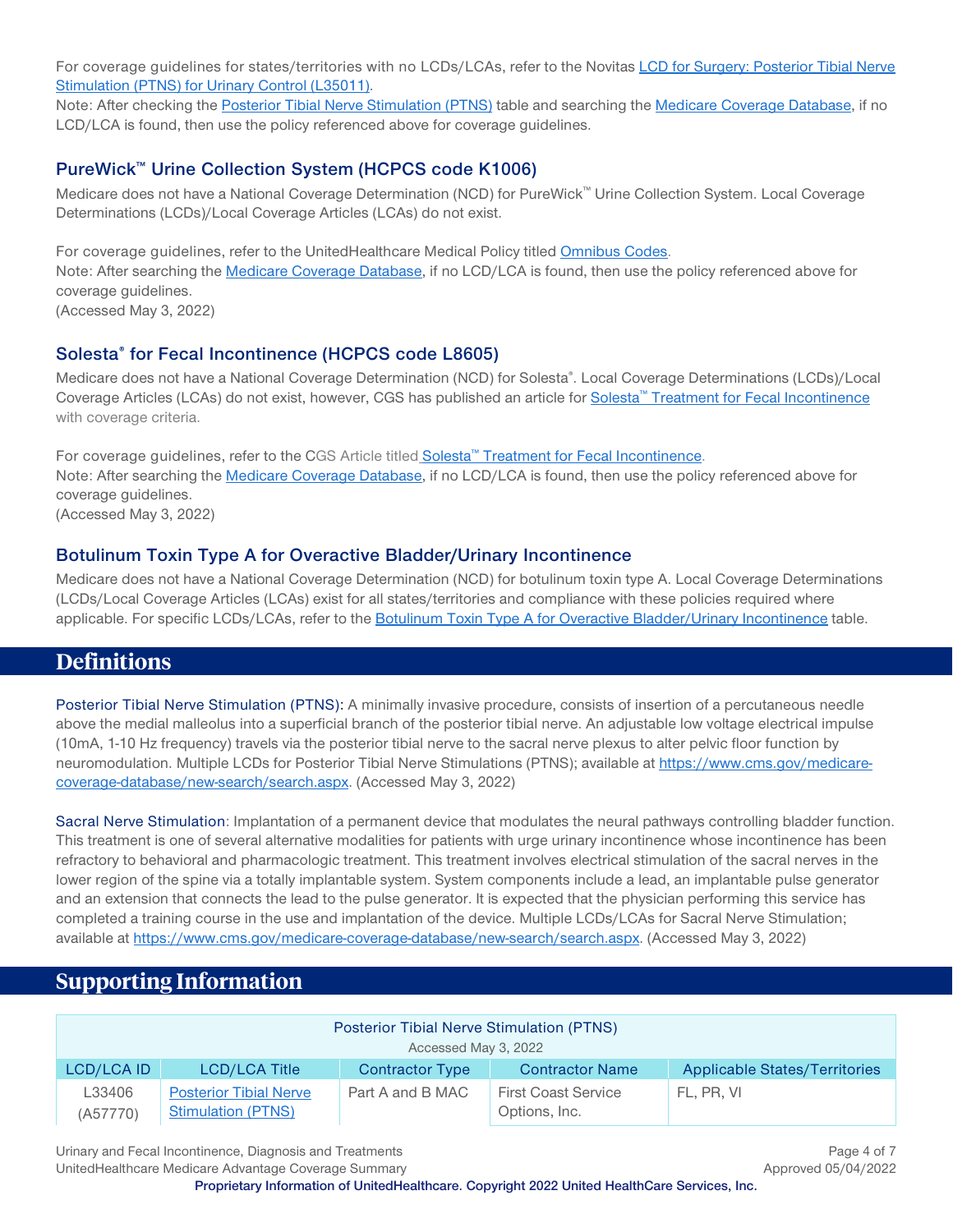| <b>Posterior Tibial Nerve Stimulation (PTNS)</b><br>Accessed May 3, 2022 |                                                                                               |                        |                                       |                                                   |
|--------------------------------------------------------------------------|-----------------------------------------------------------------------------------------------|------------------------|---------------------------------------|---------------------------------------------------|
| <b>LCD/LCA ID</b>                                                        | <b>LCD/LCA Title</b>                                                                          | <b>Contractor Type</b> | <b>Contractor Name</b>                | <b>Applicable States/Territories</b>              |
| L33396<br>(A57453)                                                       | <b>Posterior Tibial Nerve</b><br><b>Stimulation for Voiding</b><br><b>Dysfunction</b>         | Part A and B MAC       | National Government<br>Services, Inc. | CT, IL, MN, WI, VT, NY, MA,<br>ME, NH, RI         |
| A52965                                                                   | <b>Billing and Coding:</b><br><b>Posterior Tibial Nerve</b><br><b>Stimulation Coverage</b>    | Part A and B MAC       | Noridian Healthcare<br>Solutions, LLC | AK, AZ, ID, MT, ND, OR, SD,<br>WA, UT, WY         |
| A55104                                                                   | <b>Billing and Coding:</b><br><b>Posterior Tibial Nerve</b><br><b>Stimulation Coverage</b>    | Part A and B MAC       | Noridian Healthcare<br>Solutions, LLC | AS, CA, GU, HI, MP, NV                            |
| L35011<br>(A57712)                                                       | <b>Surgery: Posterior Tibial</b><br><b>Nerve Stimulation</b><br>(PTNS) for Urinary<br>Control | Part A and B MAC       | Novitas Solutions, Inc.               | AR, CO, DC, DE, LA, MD, MS,<br>NJ, NM, OK, PA, TX |
| L33443<br>(A56719)                                                       | <b>Posterior Tibial Nerve</b><br><b>Stimulation (PTNS) for</b><br><b>Urinary Control</b>      | Part A and B MAC       | Palmetto GBA                          | AL, GA, NC, SC, TN, VA, WV                        |
| <b>Back to Guidelines</b>                                                |                                                                                               |                        |                                       |                                                   |

<span id="page-4-0"></span>

| Botulinum Toxin Type A for Overactive Bladder/Urinary Incontinence<br>Accessed May 3, 2022 |                                                |                        |                                             |                                                                                                                                                                                                                                                                                                                                                                                                                                                                         |
|--------------------------------------------------------------------------------------------|------------------------------------------------|------------------------|---------------------------------------------|-------------------------------------------------------------------------------------------------------------------------------------------------------------------------------------------------------------------------------------------------------------------------------------------------------------------------------------------------------------------------------------------------------------------------------------------------------------------------|
| LCD/LCA ID                                                                                 | <b>LCD/LCA Title</b>                           | <b>Contractor Type</b> | <b>Contractor Name</b>                      | <b>Applicable States/Territories</b>                                                                                                                                                                                                                                                                                                                                                                                                                                    |
| L33949<br>(A56472)                                                                         | <b>Botulinum Toxins</b>                        | Part A and B MAC       | CGS Administrators.<br><b>LLC</b>           | KY, OH                                                                                                                                                                                                                                                                                                                                                                                                                                                                  |
| L33274<br>(A57715)                                                                         | <b>Botulinum Toxins</b>                        | Part A and B MAC       | <b>First Coast Service</b><br>Options, Inc. | FL, PR, VI                                                                                                                                                                                                                                                                                                                                                                                                                                                              |
| L33646<br>(A52848)                                                                         | <b>Botulinum Toxins</b>                        | Part A and B MAC       | National Government<br>Services, Inc.       | CT, IL, MA, ME MN, NH, NY, RI,<br>WI, VT                                                                                                                                                                                                                                                                                                                                                                                                                                |
| L35172<br>(A57186)                                                                         | <b>Botulinum Toxin Types</b><br>A and B        | Part A and B MAC       | Noridian Healthcare<br>Solutions, LLC       | AK, AZ, ID, MT, ND, OR, SD,<br>WA, UT, WY                                                                                                                                                                                                                                                                                                                                                                                                                               |
| L35170<br>(A57185)                                                                         | <b>Botulinum Toxin Types</b><br>A and B Policy | Part A and B MAC       | Noridian Healthcare<br>Solutions, LLC       | AS, CA, GU, HI, MP, NV                                                                                                                                                                                                                                                                                                                                                                                                                                                  |
| L38809<br>(A58423)                                                                         | <b>Botulinum Toxins</b>                        | Part A and B MAC       | Novitas Solutions, Inc.                     | AR, CO, DC, DE, LA, MD, MS,<br>NJ, NM, OK, PA, TX                                                                                                                                                                                                                                                                                                                                                                                                                       |
| L33458<br>(A56646)                                                                         | Chemodenervation                               | Part A and B MAC       | Palmetto GBA                                | AL, GA, NC, SC, TN, VA, WV                                                                                                                                                                                                                                                                                                                                                                                                                                              |
| L34635<br>(A57474)                                                                         | <b>Botulinum Toxin Type A</b><br>& Type B      | Part A MAC             | <b>Wisconsin Physicians</b><br>Service      | AK*, AL*, AR*, AZ*, CA*,<br>$CO^*$ , $CT^*$ , $DE^*$ , $FL^*$ , $GA^*$ , $HI^*$ ,<br>IA, ID <sup>*</sup> , IL <sup>*</sup> , IN, KS, KY <sup>*</sup> , LA <sup>*</sup> ,<br>MA*, MD*, ME*, MI, MO, M*S,<br>$MT^*$ , NC $^*$ , ND $^*$ , NE, NH $^*$ , N $^*$ J,<br>NM*, NV*, OH*, OK*, OR*,<br>PA*, RI*, SC, SD*, TN*, TX*,<br>UT*, VA*, VT*, WA*, WI*,<br>WV*, WY*<br>Note: States notated with an<br>asterisk (*) should follow the<br>other available state-specific |

Urinary and Fecal Incontinence, Diagnosis and Treatments<br>
UnitedHealthcare Medicare Advantage Coverage Summary<br>
2022/ Approved 05/04/2022

UnitedHealthcare Medicare Advantage Coverage Summary

**Proprietary Information of UnitedHealthcare. Copyright 2022 United HealthCare Services, Inc.**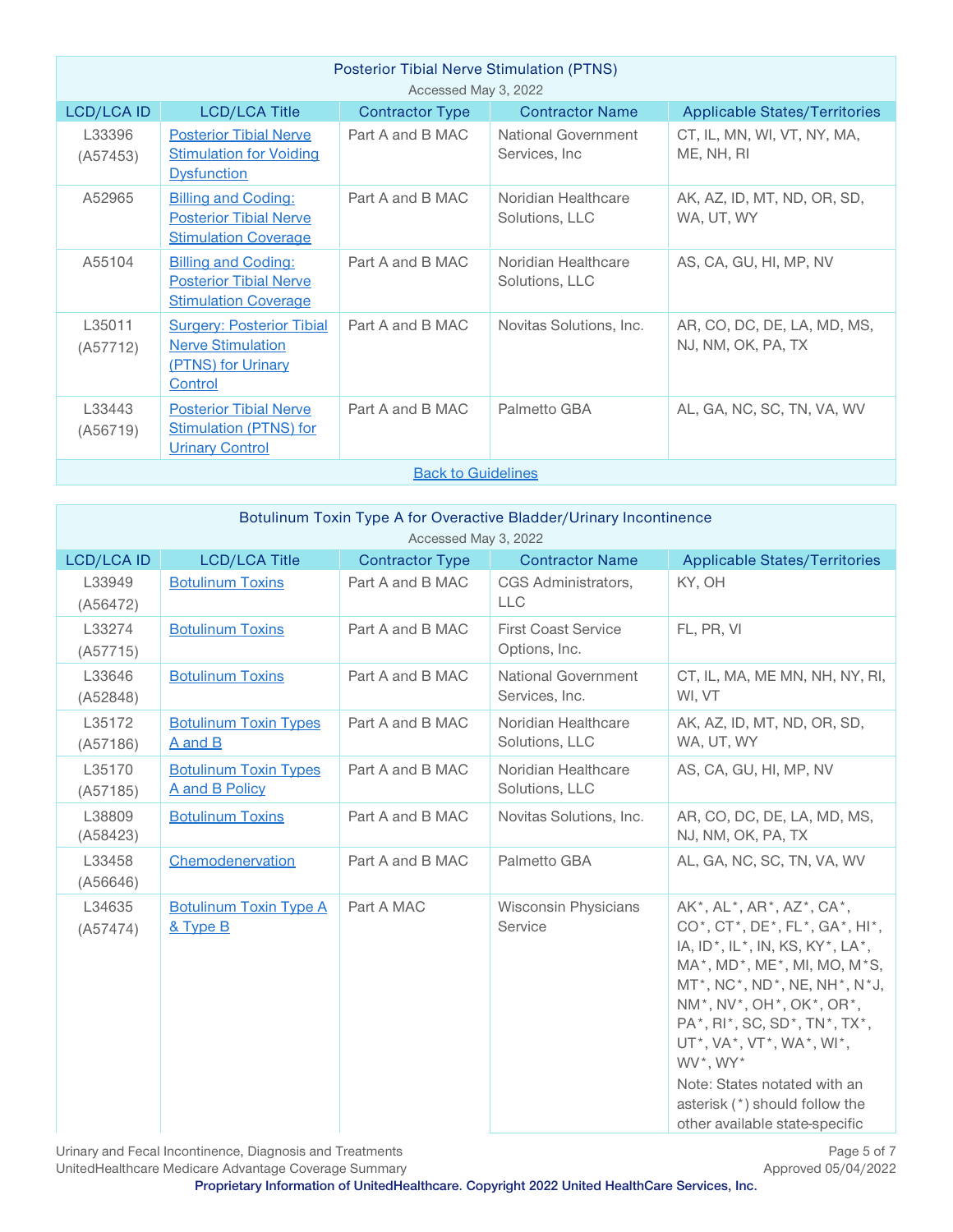| Botulinum Toxin Type A for Overactive Bladder/Urinary Incontinence |                                    |                        |                                 |                                                                                                  |
|--------------------------------------------------------------------|------------------------------------|------------------------|---------------------------------|--------------------------------------------------------------------------------------------------|
| Accessed May 3, 2022                                               |                                    |                        |                                 |                                                                                                  |
| <b>LCD/LCA ID</b>                                                  | <b>LCD/LCA Title</b>               | <b>Contractor Type</b> | <b>Contractor Name</b>          | <b>Applicable States/Territories</b>                                                             |
|                                                                    |                                    |                        |                                 | LCD/LCA listed in this table.<br>This WPS LCD/LCA only<br>applies to states without<br>asterisk. |
| L34635<br>(A57474)                                                 | Botulinum Toxin Type A<br>& Type B | Part B MAC             | Wisconsin Physicians<br>Service | IN, IA, KS, MI, MO, NE                                                                           |
| <b>Back to Guidelines</b>                                          |                                    |                        |                                 |                                                                                                  |

<span id="page-5-2"></span>

| Sacral Nerve Stimulation for Fecal Incontinence<br>Accessed May 3, 2022 |                                                                                                               |                        |                                       |                                           |
|-------------------------------------------------------------------------|---------------------------------------------------------------------------------------------------------------|------------------------|---------------------------------------|-------------------------------------------|
| <b>LCD/LCA ID</b>                                                       | <b>LCD/LCA Title</b>                                                                                          | <b>Contractor Type</b> | <b>Contractor Name</b>                | <b>Applicable States/Territories</b>      |
| A55835                                                                  | <b>Billing and Coding:</b><br><b>Sacral Nerve</b><br><b>Stimulation for Urinary</b><br>and Fecal Incontinence | A and B MAC            | CGS Administrators,<br><b>LLC</b>     | KH, OH                                    |
| A53017                                                                  | <b>Billing and Coding:</b><br><b>Sacral Nerve</b><br><b>Stimulation for Urinary</b><br>and Fecal Incontinence | A and B MAC            | Noridian Healthcare<br>Solutions, LLC | AK, AZ, ID, MT, ND, OR, SD,<br>WA, UT, WY |
| A53359                                                                  | <b>Billing and Coding:</b><br><b>Sacral Nerve</b><br><b>Stimulation for Urinary</b><br>and Fecal Incontinence | A and B MAC            | Noridian Healthcare<br>Solutions, LLC | AS, CA, GU, HI, MP, NV                    |
| <b>Back to Guidelines</b>                                               |                                                                                                               |                        |                                       |                                           |

# <span id="page-5-1"></span>**Policy History/Revision Information**

| Date       | <b>Summary of Changes</b>                                                                                                                                                                                                                                                                                                                                                                                                                                                                                                                                                                                                                                                                                                                                                                                          |
|------------|--------------------------------------------------------------------------------------------------------------------------------------------------------------------------------------------------------------------------------------------------------------------------------------------------------------------------------------------------------------------------------------------------------------------------------------------------------------------------------------------------------------------------------------------------------------------------------------------------------------------------------------------------------------------------------------------------------------------------------------------------------------------------------------------------------------------|
| 05/04/2022 | <b>Coverage Guidelines</b>                                                                                                                                                                                                                                                                                                                                                                                                                                                                                                                                                                                                                                                                                                                                                                                         |
|            | Urodynamic Studies (CPT codes 51725, 51726, 51727, 51728, 51729, 51736, 51741,<br>51792, and 51797)<br>Modified content heading; previously titled <i>Urodynamic Studies (Uroflowmetry or Cystometrogram)</i><br>٠<br>Added CPT codes 51725, 51726, 51727, 51728, 51729, 51736, 51741, 51792, and 51797<br>۰<br>Urodynamic Studies - Non-Invasive (e.g., UroCuff <sup>®</sup> ) (CPT code 55899) (new to policy)<br>Added language to indicate:<br>۰<br>Medicare does not have a National Coverage Determination (NCD) for non-invasive<br>$\circ$<br>urodynamics studies<br>Local Coverage Determinations (LCDs)/Local Coverage Articles (LCAs) do not exist<br>$\circ$<br>For coverage guidelines, refer to the UnitedHealthcare Medical Policy titled Omnibus Codes<br>$\circ$<br><b>Supporting Information</b> |
|            | Updated list of available LCDs/LCAs to reflect the most current reference links<br>۰                                                                                                                                                                                                                                                                                                                                                                                                                                                                                                                                                                                                                                                                                                                               |
|            | Archived previous policy version MCS049.03<br>٠                                                                                                                                                                                                                                                                                                                                                                                                                                                                                                                                                                                                                                                                                                                                                                    |

# <span id="page-5-0"></span>**Instructions for Use**

This information is being distributed to you for personal reference. The information belongs to UnitedHealthcare and unauthorized copying, use, and distribution are prohibited. This information is intended to serve only as a general reference